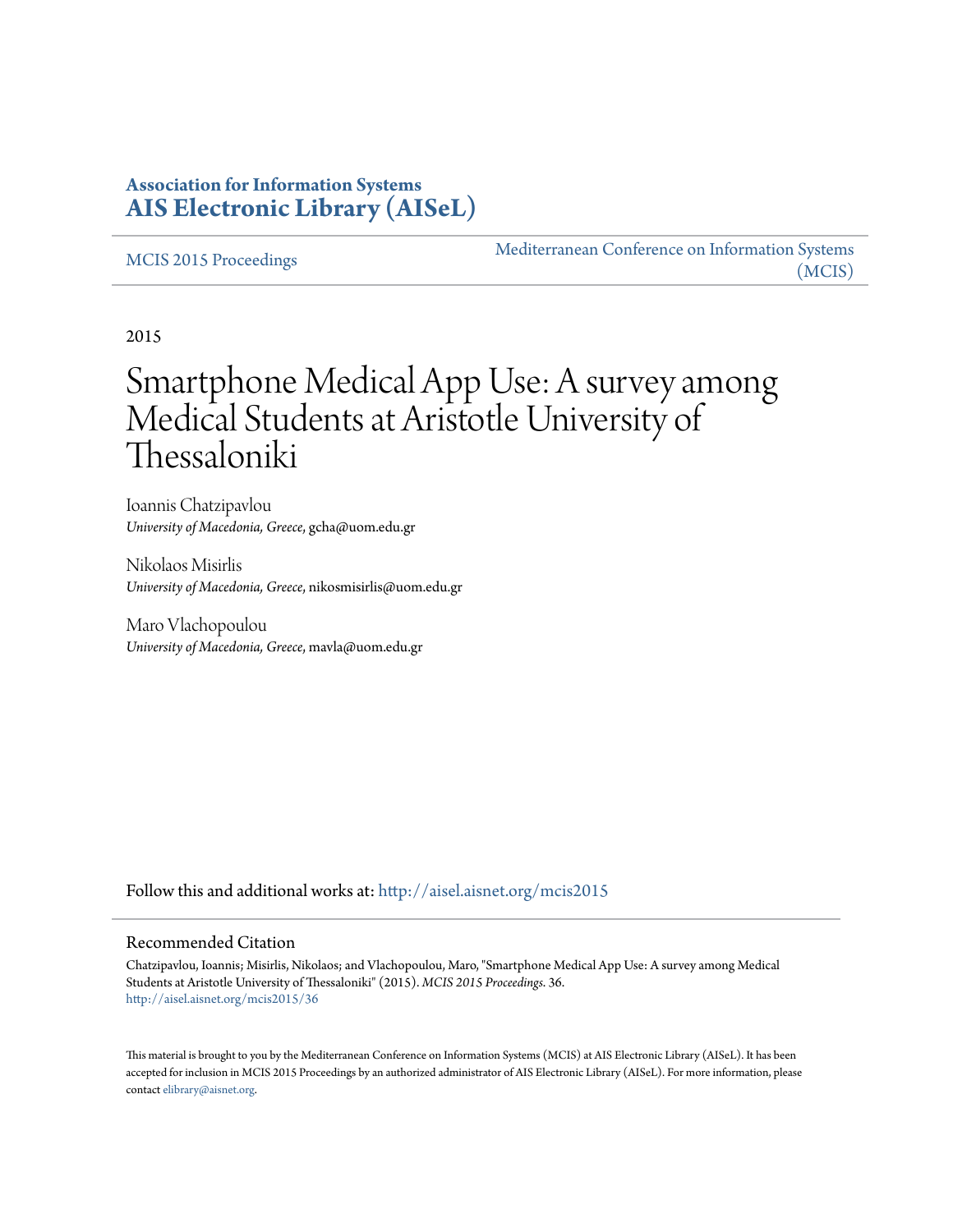# **SMARTPHONE MEDICAL APP USE: A SURVEY AMONG MEDICAL STUDENTS AT ARISTOTLE UNIVERSITY OF THESSALONIKI**

*Complete Research*

Chatzipavlou, Ioannis, University of Macedonia, Thessaloniki, Greece, gcha@uom.edu.gr

Misirlis, Nikolaos, University of Macedonia, Thessaloniki, Greece,

nikosmisirlis@uom.edu.gr

Vlachopoulou, Maro, University of Macedonia, Thessaloniki, Greece, mavla@uom.edu.gr

# **Abstract**

*Smartphones evolve in a potential learning companion among students. The specific needs of medical education have brought in light, apps dedicated to medical school. Therefore, the impact that arises in academia attracted the focus of scientific world for further research. The aim of this paper is to identify the usage of medical apps among medical students, exploring their usage patterns in order to enhance their educational activities. For that purpose, 381 students were asked to fulfill a 16-item questionnaire. The respondents (300 students) constitute a 78.7% response rate, with a Cronbach's α = 0.95. According to the survey, 93.6% (n: 281/300) of medical students own smartphones, 64.8% (n: 182/281) of them use Android devices and 17.1% (n: 48/281) iOS devices.* 

*The majority of students, that is 57.7% (n: 173/300) have downloaded 1 to 5 medical apps, whereas the number of students with more than 10 apps is significant lower. There is noteworthy to mention that a meaningful segment uses rarely or never the installed medical apps (59.3% and 36.7% respectively). The future development and use of medical apps to support both education and clinical practice, seems to attract the majority of the respondents.*

*Keywords: Smartphones, App usage, medical students, survey.*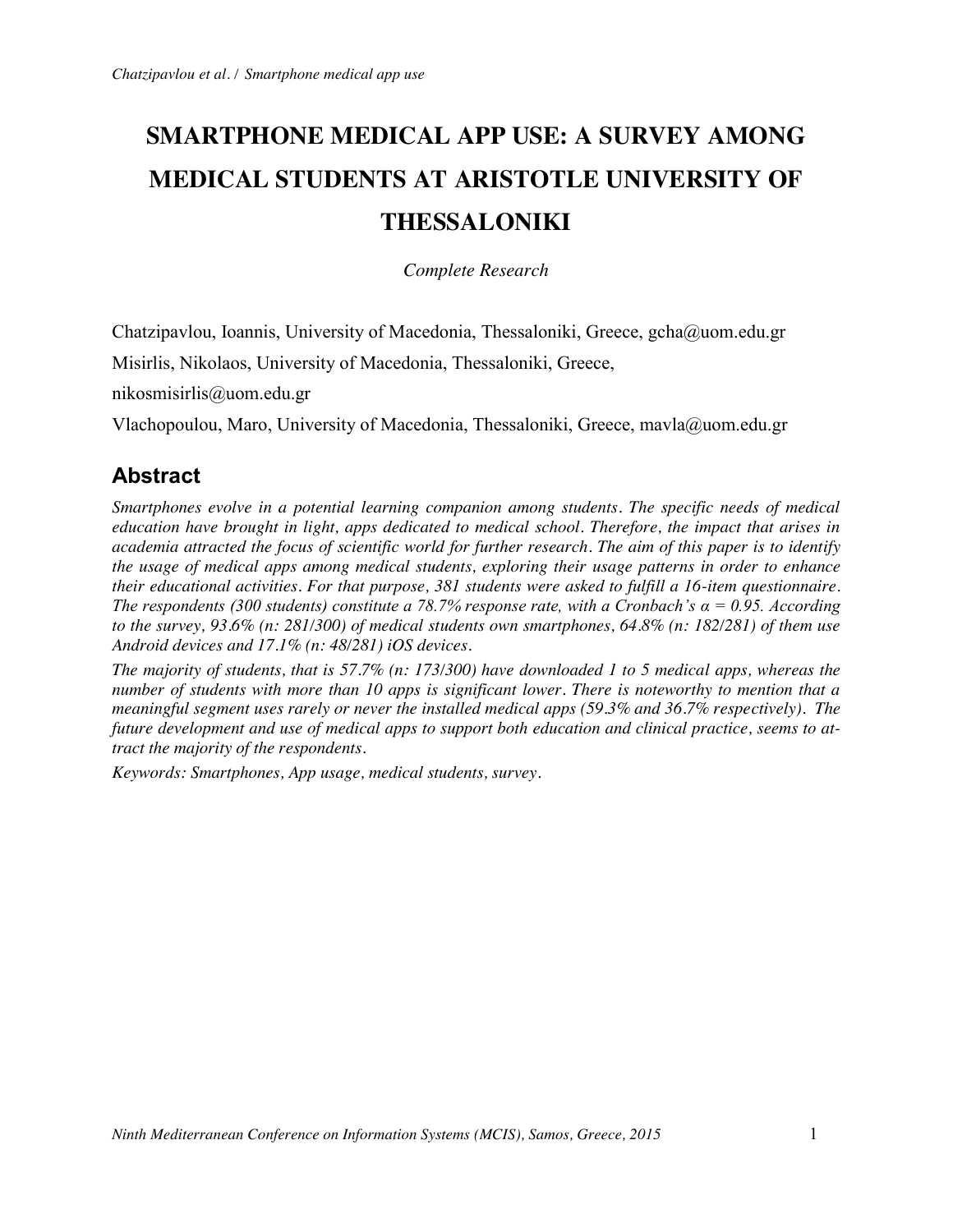# **1 Introduction**

Through the last decades education and technology are strictly combined, as education, the cornerstone of academic related professions, has to follow the technology imperatives and technology constitutes a means for education. Therefore, scientists have defined the modern era as "information age", "computer age" ( Abu-faraj Ziad O, Chaleby, M. H., Barakat, S.S., Zaklit, J.D. 2011) or "digital age". The constant evolution of medical science in general, and especially of medical services, has created the necessity of innovations and alterations in medical education. The medical science adopted the new status quo in all its facets and this inevitably assimilated to education.

The debut of Personal Digital Assistants (PDAs) helped medical students to find a useful companion in their campus lives (Lindquist, Johansson, Petersson, Saveman, & Nilsson, 2008), (Economides & Nikolaou, 2006). Particularly, they utilize the device's high portability, small size and large computational power to assess them in classroom for formal instruction (Kho, Henderson, Dressler, & Kripalani, 2006) as well as in clinics (Littman-quinn et al., 2011). In 2007, the scenery changed more by the introduction of Apple's smartphone, iPhone (Wallace, Clark, & White, 2012). The large, high sensitivity touchscreen (Hakobyan, Lumsden, O'Sullivan, & Bartlett, 2013), the high performance processors (Gutierrez et al., 2011), the ease of use (Franko &Tirrell, 2012) and the massive increase of mobile internet bandwidth are the key components that made smartphones omnipresent in academia (Vinay & Vishal, 2013). Tablets and smartwatches, as well, endow medical students with innovative means of education. In addition to the aforementioned advantages, smartphones are equipped with microsensors and a high resolution camera, possible to collect patients' data (Vinay & Vishal, 2013). These last additions boost the use of such tools among students, professors and patients, especially with the advent of smartphone initiating the use of apps.

Recent studies (Robinson et al., 2013), (Payne, Wharrad, Watts, & Payne, 2012)(Rung, Warnke, &Mattheos, 2014)show a continuously increase of medical app usage among students. This distinct group of students is described by singularities, such as preclinical and clinical curricula. In this point of view, studying apps' usage among medical students differs significantly across other students. Understanding all the aspects around apps, smartphones and academic life regarding medical students, is therefore crucial. The contribution of this paper is to examine the use of smartphones among medical students as an mlearning tool. Furthermore, the results distinguish between the most preferred apps taking into consideration the frequency of their usage. Finally, the paper contributes by firstly reporting the current situation on the field on Greek universities.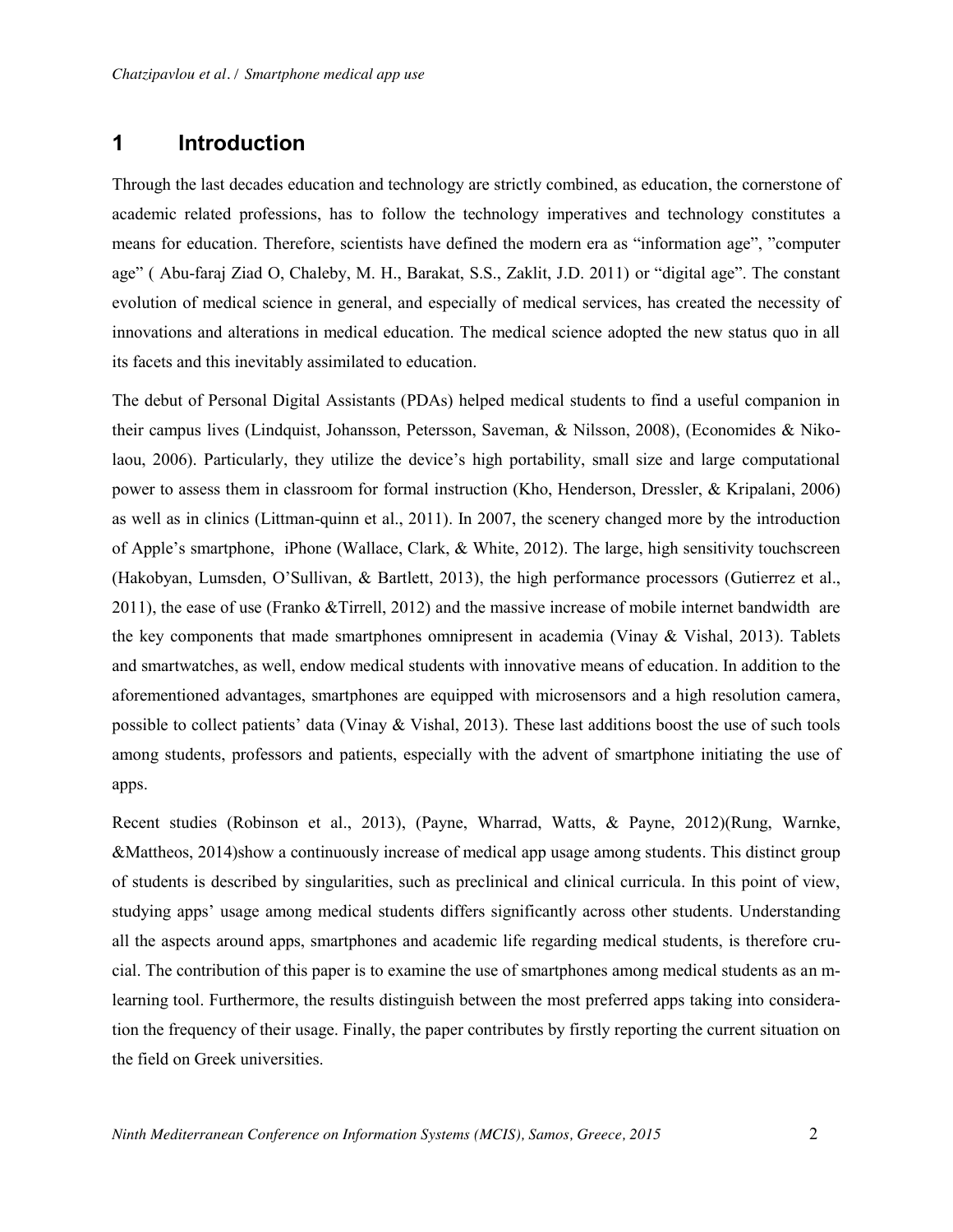The paper is organized as follows: Section 2 presents the methodology that followed to design and distributes the questionnaires; Section 3 describes the results; Section 4 discusses the results; Section 5 adds limitation to the research; finally in Section 6 concludes the paper and presents future work that can be applied.

### **2 Methodology**

Firstly, it is necessary to make a note regarding the specific medical school, in order to clarify the particularities and the differences from other relevant schools, globally. In Greek medical schools, there is no specific separation between preclinical and clinical courses in relation with the years of study. Precisely, at the first five semesters, students attend both theoretical and laboratory courses. From the sixth semester and thereafter, clinical courses are incorporated to the syllabus as well. Specifically, students must attend theoretical and clinical courses as well as laboratories. Though, during these seven semesters, laboratory courses are continuously decreasing, but clinical courses are increasing. Finally, to clarify more the Greek medical school system, it can be noticed that each clinical course is accompanied by the equivalent theoretical course. Hereinafter the theoretical and laboratory courses will be called Education and the rest Clinical in order to facilitate the reading.

We designed a 16-items (both multiple choice and free response question) questionnaire which was distributed on person and the answers were collected manually. We collected data from 300 medical undergraduate students of Aristotle's University of Thessaloniki in Greece. 81 students left the questionnaire unfilled, achieving a response rate equal to 78.7%. The high response rate is due to the manually procedure of collecting data we followed. The Aristotle University is the biggest academic institute in Greece with more than 90000 active students and among them 4000 medical students. Our sample represents a 7.5% of medical students in Thessaloniki. The answers derived from students of all academic year range.

Our survey was based on previous literature (Garritty & El Emam, 2006), (Payne et al., 2012), (Robinson et al., 2013), (Rung et al., 2014). Before the distribution, the questionnaire was revised by physicians and consequently was tested on a short number of medical undergraduate students in order to check the content's comprehensiveness, validity and reliability.

The questionnaire was structured in four sessions: Demographic and mobile device ownership, installed medical apps, medical apps usage and medical app proposed improvement.

The first session, encapsulates, except the demographic, the main mobile device used by students, as well as its operation system (OS). The second session consists on the assessment of certain app use. Specifically, we asked students which type of apps they use related to their specific objectives. The students, in the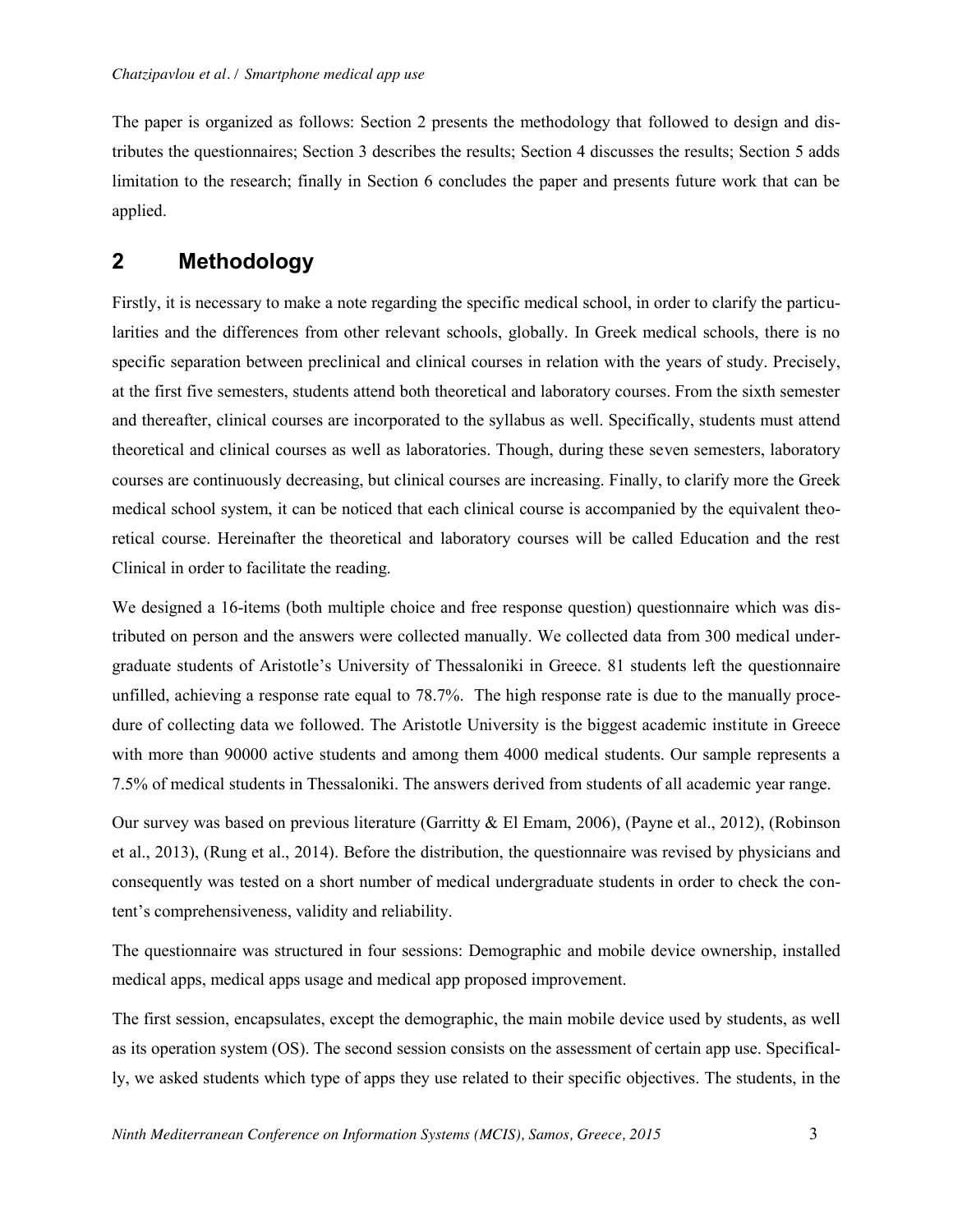third session, were called to answer about the frequency of app usage. Furthermore, they responded about the specific app use, on the exercise of their medical duties. The questionnaire concludes with questions about medical app proposed improvement.

The collected numerical data were entered, processed and analyzed with the statistical software SPSS (version 22). For the evaluation of our findings and the statistical significance we conducted inferential analysis (Chi square and linear regression).

### **3 Results**

We first tested the 16 items on their internal consistency. Using reliability analysis we obtained a Cronbach's Alpha of 0.95, indicating a very acceptable fit.

#### 3.1 Demographic characteristics

In total 300 medical students answered the questionnaire giving a response rate equal to 78.7%. Of these, 144 (48%) are males and 156 (52%) are females. From a total of 300 students, 26 (8.67%) are first-year students, 14 (4.67%) second-year, 69 (23.00%) third, 117 (39.33%) fourth, 28 (9.33%) fifth and 45 (15.00%) are sixth-year students of the medical school.

#### 3.2 Type of mobile devices and operating systems

A total of 1(0.3%) student owns feature phone (Schiefer& Decker, 2005), 281 (93.6%) use smartphones, and 18 (6.0%) use both smartphones and tablets.

Android is the main and most common operating system used by 182 users (64.8%), and iOS with 17.1% and 48 users, the second most used. Symbian is used by the 11.00% and 33 users.

#### 3.3 Installed medical Apps

The highest percentage of students own from 1 to 5 medical applications. On the other hand, 33.7% of the students do not own any medical application (Table 1).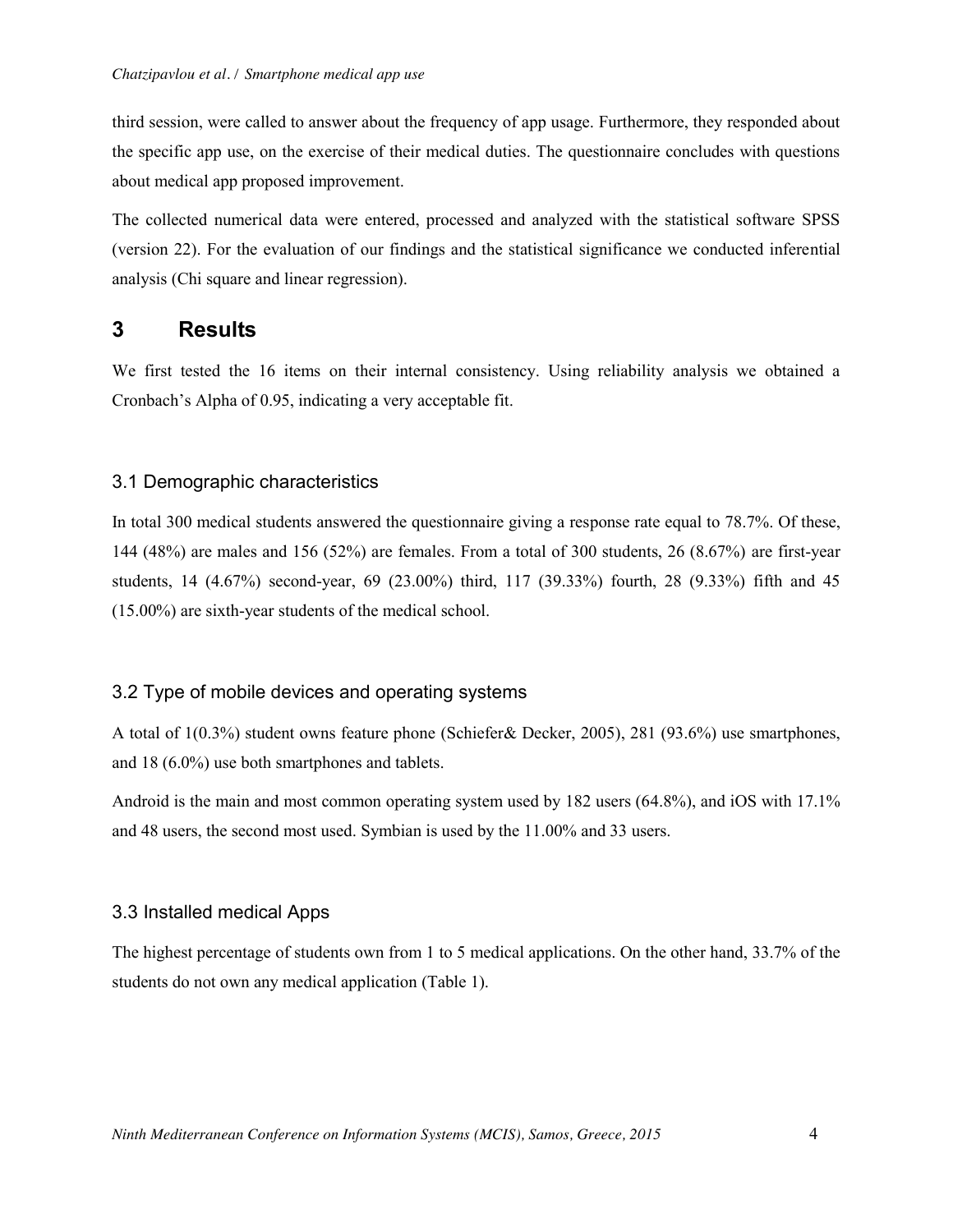| <b>Number of medical applications</b> | Percentage of use among users (number of users/ |  |
|---------------------------------------|-------------------------------------------------|--|
|                                       | total users)                                    |  |
| None                                  | 33.7%                                           |  |
| $1 - 5$                               | 57.7%                                           |  |
| $6 - 10$                              | $6.3\%$                                         |  |
| $11 - 15$                             | $1.0\%$                                         |  |
| $16+$                                 | 1.3%                                            |  |

#### **Table1: Number and percentage of health applications**

Students were asked, further, if fee is an inhibitory factor for the app acquisition. Observing the results, 2% of the students paid to purchase a medical app against 87.9% who preferred not to.

#### 3.4 Medical Apps Usage

Among those who have at least one medical app, 159 responded that they use these apps to support their education on medical school and 114 use the apps in clinics. Table 2 represents the percentages of app usage per year of study. We divide the categories of usage in two segments: education and clinical.

Further on, students were asked about the frequency of usage. Table 3 collects these results dividing apps in education and clinical, as on Table 2.

Furthermore, we asked, which app is used more frequently during the courses, education and clinical. Results show that students use: 60.8% (n: 171/281) informative medical app for education support, 34.5% (n: 97/281) diagnosis-related apps, 27.4% (n: 77/281) first-aid apps, 19.6% (n: 55/281) clinical score apps (bpm etc.), 8.9% (n: 25/281) health record management apps, and finally 1.8% (n: 5/281) other medical apps.

Next figure depicts the frequency of use, correlated with the different medical app categories.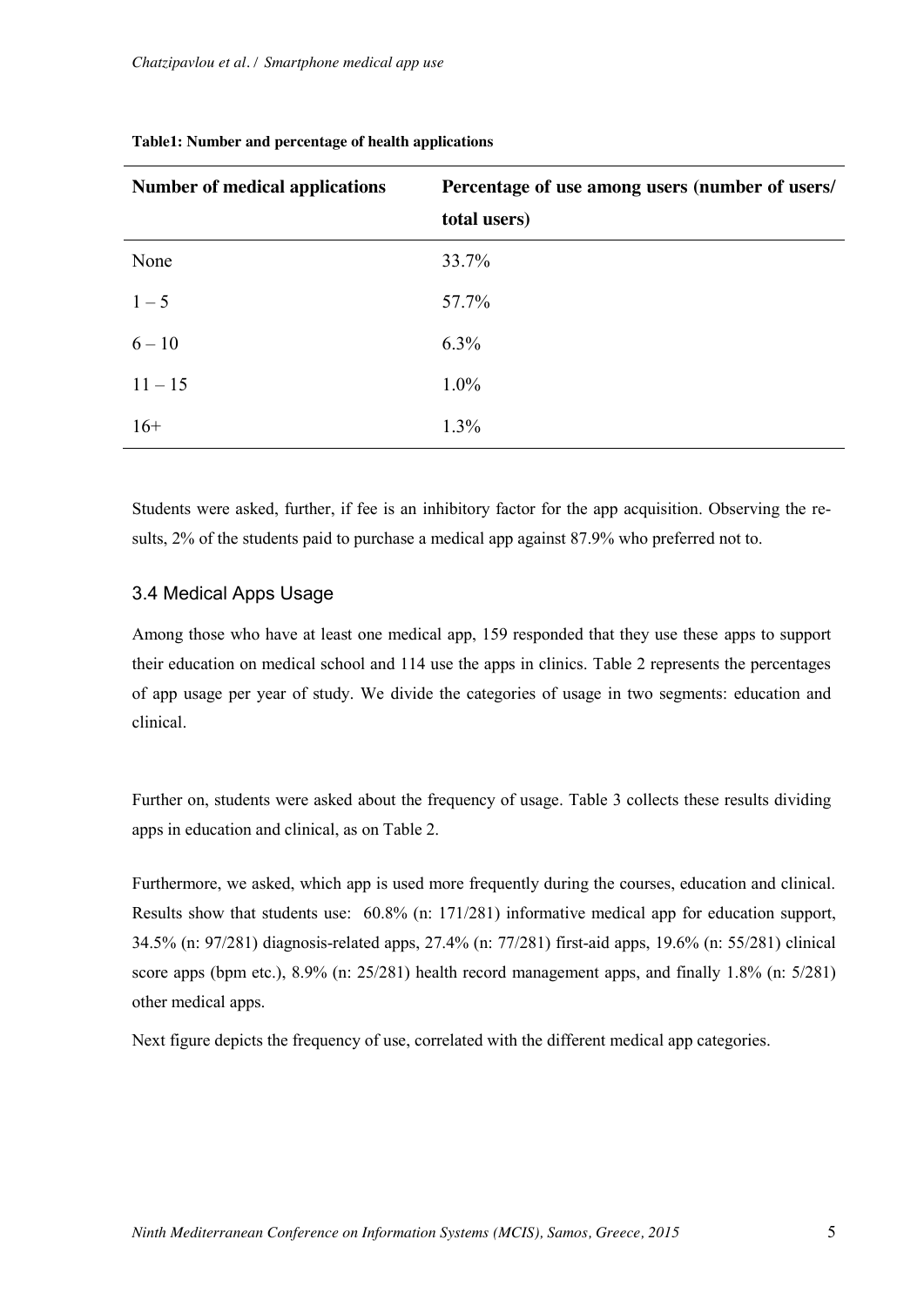| <b>Year of study</b> | Education (number of stu- Clinical (number of stu-<br>dents/ number of total stu-<br>dents per specific year) | dents/ number of total stu-<br>dents per specific year) |
|----------------------|---------------------------------------------------------------------------------------------------------------|---------------------------------------------------------|
| 1 <sup>st</sup>      | $50\%(13)$                                                                                                    | $35\%$ (9)                                              |
| 2 <sup>nd</sup>      | $28\%$ (4)                                                                                                    | $33\%$ (3)                                              |
| $3^{\text{rd}}$      | $52\%$ (36)                                                                                                   | $33\% (23)$                                             |
| $4^{\text{th}}$      | 58% (68)                                                                                                      | $41\%$ (48)                                             |
| 5 <sup>th</sup>      | $61\%$ (17)                                                                                                   | $50\%$ (14)                                             |
| $6^{\text{th}}$      | $47\% (21)$                                                                                                   | $38\%$ (17)                                             |

#### **Table 1: Medical app usage / Year of study**

| <b>Frequency</b> | Education (number of stu- Clinical (number of stu-<br>dents/ number of total stu- dents/ number of total stu- |                          |
|------------------|---------------------------------------------------------------------------------------------------------------|--------------------------|
|                  | dents per specific year)                                                                                      | dents per specific year) |
| Many times/day   | $17.1\%$ (34)                                                                                                 | $8.6\%$ (17)             |
| 1-2 times/day    | $14.6\% (29)$                                                                                                 | $9.0\%$ (18)             |
| Many times/week  | $20.1\%$ (40)                                                                                                 | $9.0\%$ (18)             |
| 1-2 times/week   | $14\%$ (28)                                                                                                   | $11.6\% (23)$            |
| Rarely           | $19.1\%$ (38)                                                                                                 | $40.2\%$ (80)            |
| Never            | $15.1\%$ (30)                                                                                                 | $21.6\%$ (43)            |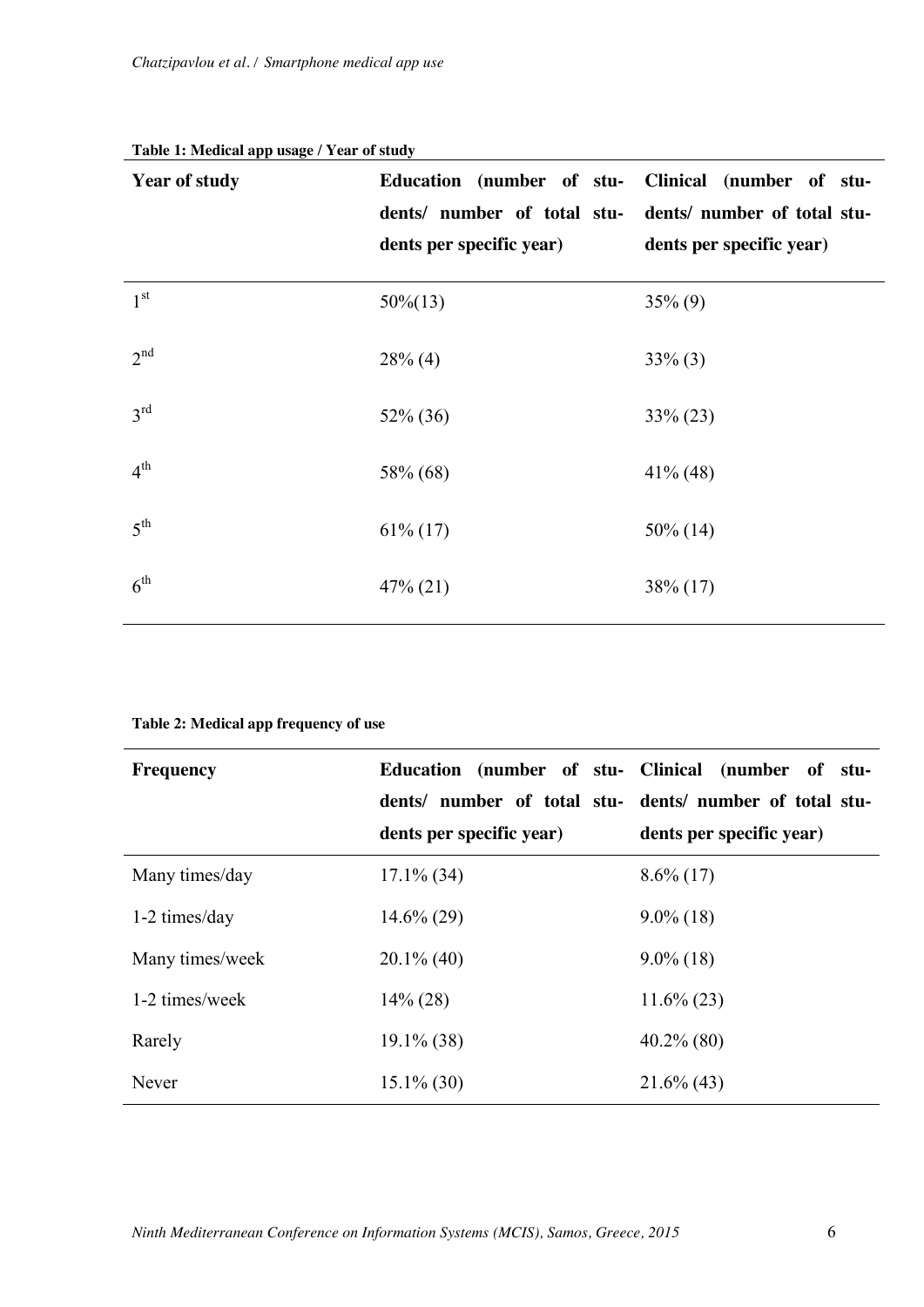

**Figure 1: Medical app category - frequency of use**

### 3.5 Future App Design

Lastly we have asked students if they have an opportunity to design an app in which specific field might it be. The majority chooses apps related to medical information and education in a percentage of 33.7% (n: 101/300). In continuous, 11.7% (n: 35/300) answer clinical scores, 15.3% (n: 46/300) health record management, 21.3% (n: 64/300) diagnose, 13.3% (n: 40/300) emergency incidents and 4.7% (n: 14/300) other categories.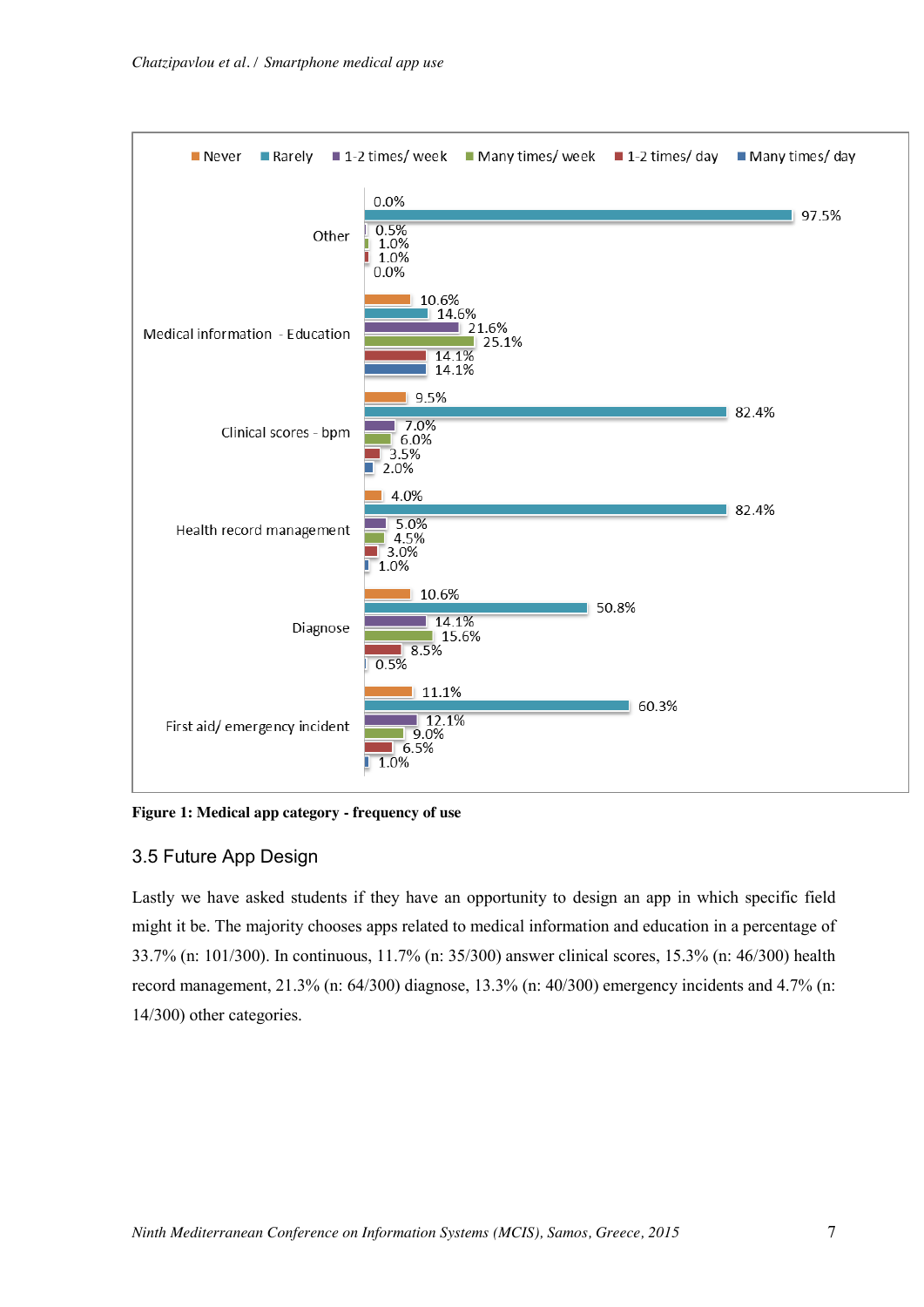# **4 Discussion of results**

To our knowledge, this is the first study to examine examines smartphone ownership and usage between medical students in Greece. The collected data could be a useful component to form smartphone ownership and usage landscape. More general, it can be observed a European tendency on health apps promotion. This can be extended in medical education rendering our research timely (European commission, Brussels, Green paper on mobile Health).

### 4.1 Smartphone ownership

Previous research by Payne et al. (2012) finds smartphone ownership equal to 79% and shows an equal preclinical and clinical distribution. Our study finds a 96.6% ownership percentage. This contrast of 17.6% can be explained by the increased penetration of smartphones in worldwide population that occurred in the two year period between Payne's and present research.

In our case preclinical and clinical students possess smartphones by100% both (n1: 40/40, n2: 190/190). Because of the separation that occurs in fifth semester, it is impossible to identify which students of the third year belong to which semester (preclinical and clinical. This is why the third year results about smartphone ownership are excluded from being summarized.



**Figure 2: Percentage of installed apps/ year of study**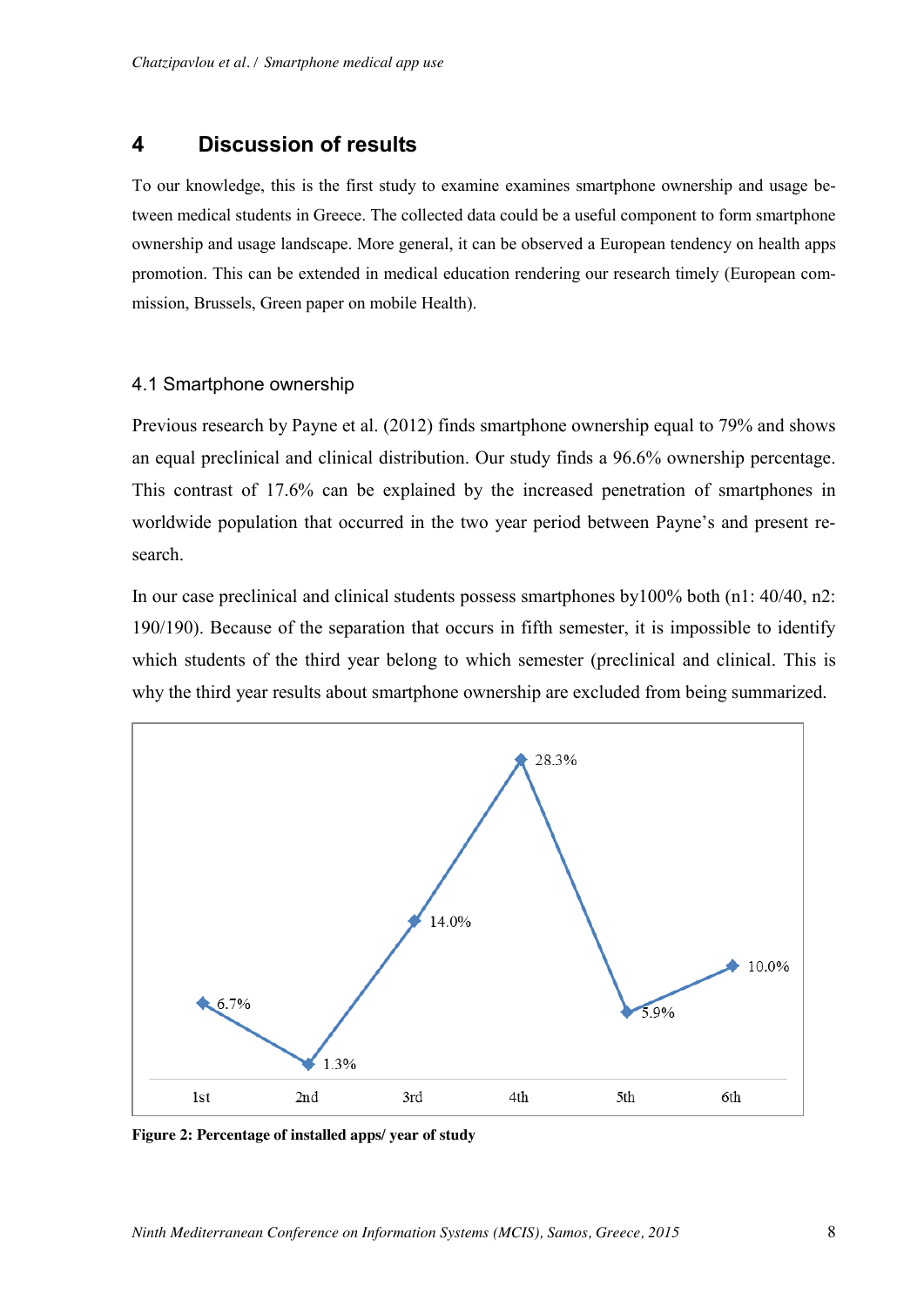#### 4.2 Number, frequency and type of medical apps

As far as concern, the amount of medical apps that a student has installed, the segment that prevails is *1 to 5 apps* with 57.7% (Table 1). Can be easily noticed (Figure 2) that during the studies, students at fourth year install more apps. This trend starts in the fifth semester, in which clinical courses begin; students tend to experiment in diverse medical apps. In addition, most of the students do not pay to purchase an application but prefer to download free or freemium apps. The aforementioned observations can lead us to the sequent outcome: student lose their interest about medical apps. This statement can be affirmed also from figure 1 where it shows that the majority of the students, 60% and more, have installed apps but use them rarely or never. The only exception is the category *Medical information – Education,* in which the percentage of *Never* and *Rarely* is 25.2%. Expanding this thought we can say that apps in all other categories need a bigger how-to knowledge, so the student installs but quickly abandons, tending to use only apps which are easier to master.

This derives from the lack of proper app consulting by the university personnel, following by a plethora of unregulated (Murfin, 2013) and low quality apps, available on app marketplaces. Lastly, from table 2 we conduct the following conclusion: students, even though in clinical years, they do not lose their interest in education apps.

Another interest outcome arises from the number of the surveyed students who use Android or iOS smartphones associated with the type of app installed, education or clinical. Precisely, 68.6% (n: 114/182) and 48.3% (n: 88/182) of Android users hold education and clinical apps respectively. On the other hand the relative percentages of iOS users are: 18.8% (n: 9/48) and 6.3% (n: 3/48). It is unclear if these significant differences are due to absence of iOS apps and/ or iOS appstore policy.

#### 4.3 Designing a medical app

From students' answers it is clear that the majority concerns about apps related to medical information and education in a percentage of 33.7% (n: 101/300). In combination with figure 2 we notice that students want to design apps that use more frequent. The finding suggests that students can recognize weaknesses of an app by using them during their education and therefore recommend improvements.

### **5 Limitations**

The main concern of the paper was to present data about smartphone ownership and usage among medical students. This study has several limitations. Firstly, there are no questions about postgraduate students, junior doctors or medical professors. In continuous, our study limited to only one university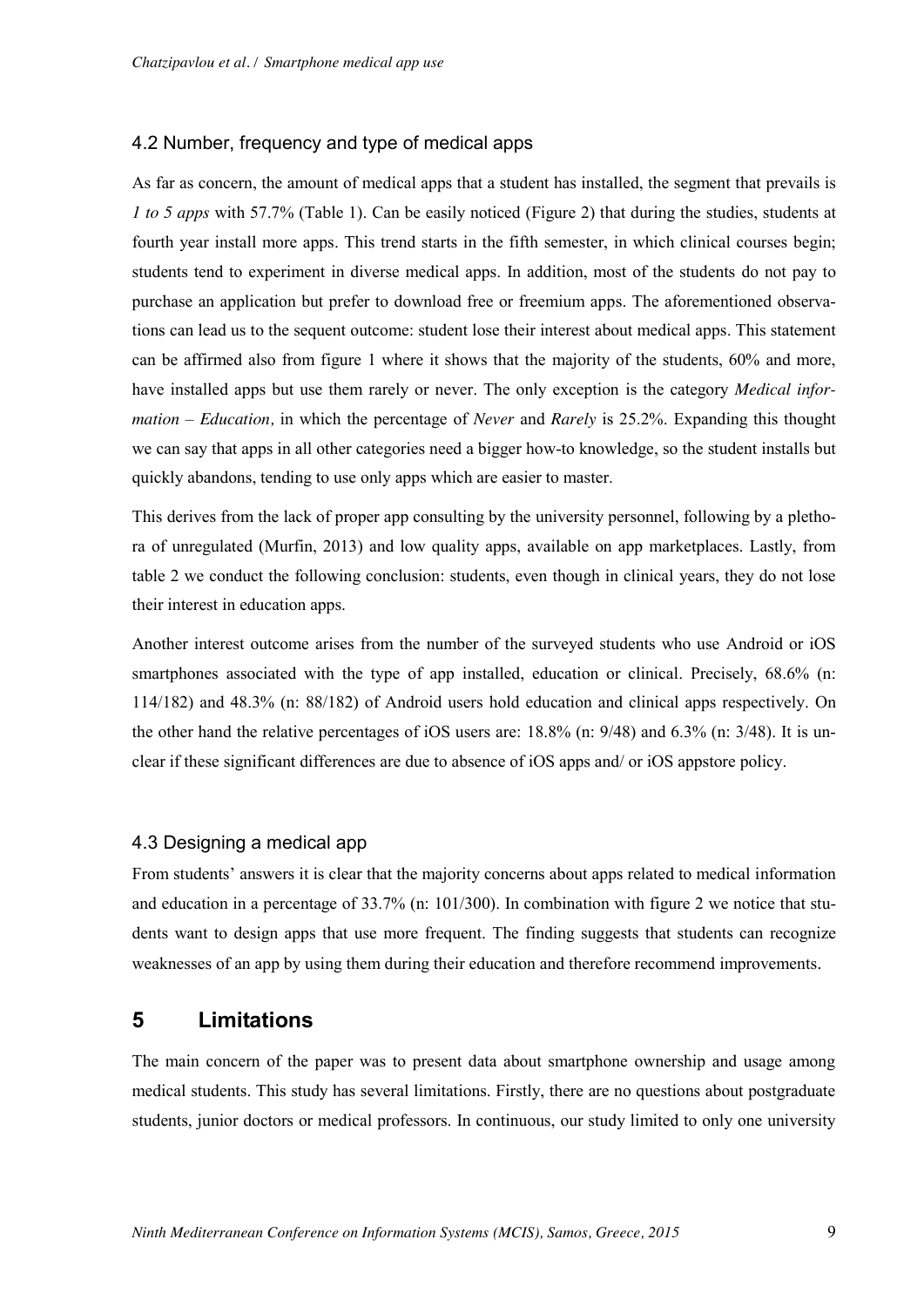students. Another limitation of the research was that medical students have a lack of experience in medical app use and tend to experiment in this field. A possible outcome of this behavior is that they can answer in an unpredictable manner .Lastly there was a difficulty to adjust the questionnaire to the Greek medical school curriculum. More specific the segmentation between preclinical and clinical years of study is unclear.

## **6 Conclusions**

The medical profession is undoubtedly correlated with the usage of smartphone technology(Franko &Tirrell, 2012). Particularly there is a constant growth of medical applications globally. Our research focus on medical students in Greece and shows that local reality is far from that standard. This deduction derives from the percentage of students that own smartphone but do not use at all or rarely use medical apps. This amount of students features a lack of usage, penetration and adoption of smartphone technology devices. The previously mentioned conclusion is explained by the skepticism among users in regard of existing medical apps reliability. This outcome is further clarified from the fact that students were asked if an app designed by them would be useful for educational purposes. The majority of them answered positively.

This can reveal opportunities for Greek academia to adopt formally smartphones and consequently medical apps to educational process. In advance new medical apps can be designed to assist furthermore the academic procedure.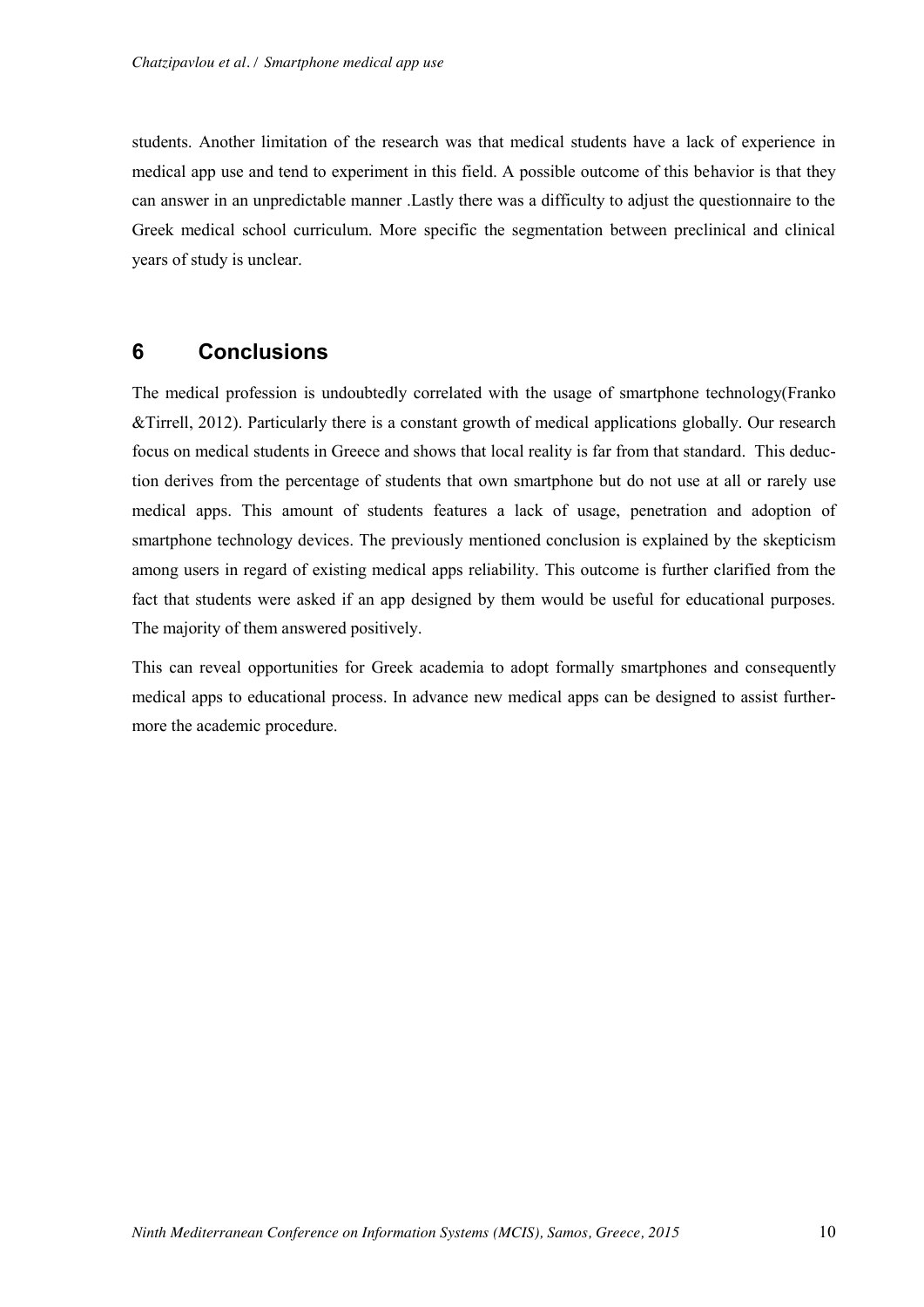# **References**

- Abu-faraj Ziad O, Chaleby, M. H., Barakat, S.S., Zaklit, J.D. (2011). A SIM Card-Based Ubiquitous Medical Record Bracelet / Pendant System - A Pilot Study. Science And Technology, 1914–1918.
- Economides, A. a, & Nikolaou, N. (2006). Evaluation of Handheld Devices for Mobile Learning. International Journal of Engineering Education, 24(1), 1–21. Retrieved from http://www.conta.uom.gr/conta/publications/PDF/Evaluation of Handheld Devices for Mobile Learning.pdf
- Franko, O. I., &Tirrell, T. F. (2012). Smartphone app use among medical providers in ACGME training programs. Journal of Medical Systems, 36(5), 3135–9. http://doi.org/10.1007/s10916-011- 9798-7
- Garritty, C., & El Emam, K. (2006). Who's using PDAs? Estimates of PDA use by health care providers: A systematic review of surveys. Journal of Medical Internet Research, 8(2). http://doi.org/10.2196/jmir.8.2.e7
- Gutierrez, A., Dreslinski, R. G., Wenisch, T. F., Mudge, T., Saidi, A., Emmons, C., … Austin, A. R. M. (2011). Full-System Analysis and Characterization of Interactive Smartphone Applications. Architecture, 81–90.
- Hakobyan, L., Lumsden, J., O'Sullivan, D., & Bartlett, H. (2013). Mobile assistive technologies for the visually impaired. Survey of Ophthalmology, 58(6), 513–28. http://doi.org/10.1016/j.survophthal.2012.10.004
- Kho, A., Henderson, L. E., Dressler, D. D., &Kripalani, S. (2006). Use of handheld computers in medical education. A systematic review. Journal of General Internal Medicine, 21(5), 531–7. http://doi.org/10.1111/j.1525-1497.2006.00444.x
- Lindquist, A. M., Johansson, P. E., Petersson, G. I., Saveman, B.-I., & Nilsson, G. C. (2008). The use of the Personal Digital Assistant (PDA) among personnel and students in health care: a review. Journal of Medical Internet Research, 10, e31–e31. http://doi.org/10.2196/jmir.1038
- Littman-quinn, R., Chandra, A., Schwartz, A., Chang, A. Y., Fadlelmola, F. M., Ghose, S., … Bewlay, L. (2011). mHealth Applications for Clinical Education , Decision Making , and Patient Adherence in Botswana, 1–8.
- Murfin, M. (2013). Know your apps: an evidence-based approach to evaluation of mobile clinical applications. The Journal of Physician Assistant Education : The Official Journal of the Physician Assistant Education Association, 24(3), 38–40. Retrieved from http://www.ncbi.nlm.nih.gov/pubmed/24261171
- Payne, K. F. B., Wharrad, H., Watts, K., & Payne, K. F. B. (2012). Smartphone and medical related App use among medical students and junior doctors in the United Kingdom (UK): a regional survey. BMC Medical Informatics and Decision Making, 12, 121–121. http://doi.org/10.1186/1472- 6947-12-121
- Robinson, T., Cronin, T., Ibrahim, H., Jinks, M., Molitor, T., Newman, J., & Shapiro, J. (2013). Smartphone use and acceptability among clinical medical students: A questionnaire-based study. Journal of Medical Systems, 37(3). http://doi.org/10.1007/s10916-013-9936-5
- Rung, A., Warnke, F., &Mattheos, N. (2014). Investigating the use of smartphones for learning purposes by Australian dental students. JMIR mHealth and uHealth, 2(2), e20–e20. http://doi.org/10.2196/mhealth.3120
- Schiefer, G., & Decker, M. (2005). Taxonomy for mobile terminals, 255–258.
- Vinay, K. V., & Vishal, K. (2013). Smartphone applications for medical students and professionals, 3(1), 59–62.